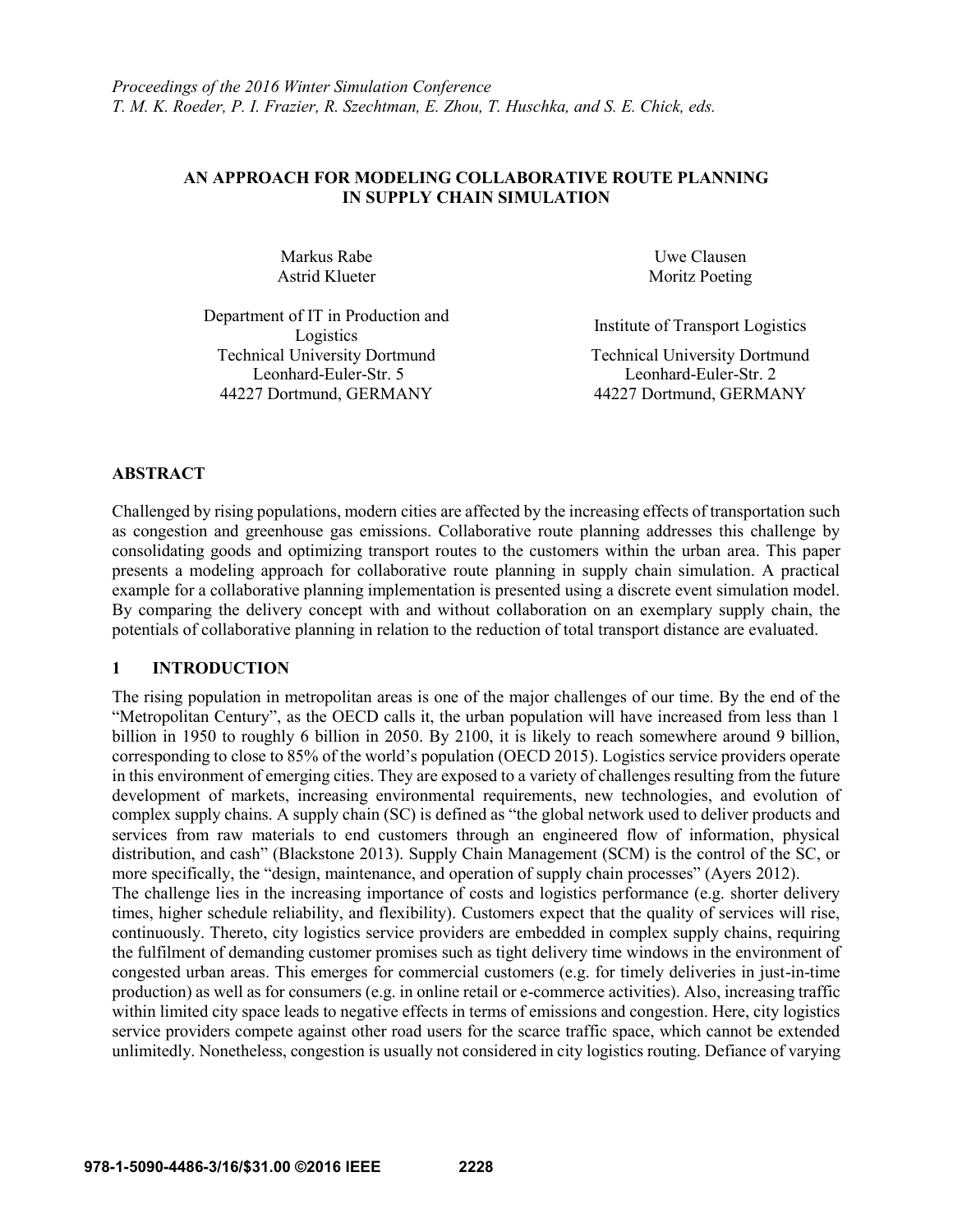infrastructure utilization may lead to lower service quality and higher costs of delivery (Ehmke 2012).

At the same time, looking through the urban environmental sustainability assessment carried out by cities and local authorities, the major impacts are generated by food transport, as confirmed by various "food miles" studies (Pirog et al. 2005; Coley et al. 2009). An increasing number of consumers prefer frequent, smaller-basket visits to neighborhood-based convenient stores instead of monthly shopping trips in big hypermarkets. Furthermore, consumers turn more and more towards quality food (e.g. organic food) and production origins (site-specific farming or preference for local producers). This is generally accompanied with a significant increase of online shopping, especially in big city centers, where consumers often request home delivery out of regular working hours. Thus, there is a trend towards having a larger number of smaller convenient and specialty stores in urban areas that need frequent direct-store deliveries of food products as well as more and more consumers requesting direct home delivery. These emerging trends create a new distribution landscape that calls for collaboration and consolidation of flows in order to control cost, traffic, and environmental burden in urban areas in order to achieve more efficient operations both environmentally and economically.

Therefore, collaboration concepts represent an excellent means to tackle future challenges of urban logistics. "Collaborative transportation and logistics pooling are relatively new concepts in research, but are very popular in practice" (Gonzalez-Feliu and Morana 2011). More and more companies see the potential benefits lying in such practices and express their interest in adopting them. The importance of reducing overall costs instead of just tackling individual costs is underlined both by researchers and the industry. All the participants should be aware of the other players' actions in order to achieve an efficient collaboration in one of the following ways: vertical relations among all the supply chain partners; horizontal collaboration among the shippers; transport and logistics outsourcing or sub-contracting to other companies; exchanging requests for transportation needs; sharing capacity (e.g. vehicles, warehouses) with other players; and sharing pick-up points or urban consolidation centers.

This paper presents a modeling approach for collaborative route planning in supply chain simulation., which shows the potentials in reducing both transport distance and therewith costs for the supply chain. The paper is structured as follows: The first part of the paper provides an overview of related work. In section 3, the authors list relevant literature which focuses on collaboration types in general. This section also exclusively addresses the applied simulation tool as well as literature on the subject of simulation of collaborations. The authors show that the presented approaches could not be used as a basis for the presented approach. Section 4 presents the modeling approach and an associated generation of an experimental sample. Section 5 closes the paper with a conclusion and an outlook on the potentials of the presented approach.

## **2 COLLABORATION IN SCM**

The increasing complexity of processes encourages companies to work in teams or to form partnerships. A promising approach is the formation of collaborations. Building such relationships usually requires a slightly longer time than only to cooperate among each other. The following definition clarifies the aspect of shared responsibility.

"Collaboration is a process to reach goals that cannot be achieved acting singly (or, at a minimum, cannot be reached as efficiently). [...] Collaboration includes all of the following elements: jointly developing and agreeing to a set of common goals and directions; sharing responsibility for obtaining those goals; and working together to achieve those goals, using the expertise of each collaborator" (Bruner 1991, p.6).

Approaches to collaborative route planning deal with the question of how to exploit additional potential through the collaboration of several partners and resource sharing. The potential of collaboration lies in the division of costs, risks, and responsibilities to realize savings. By merging all redundant activities, further benefit advantages can be achieved. The motivation of this work is caused by the consideration that the collaboration of logistics companies in route planning can lead to a cost reduction and a higher delivery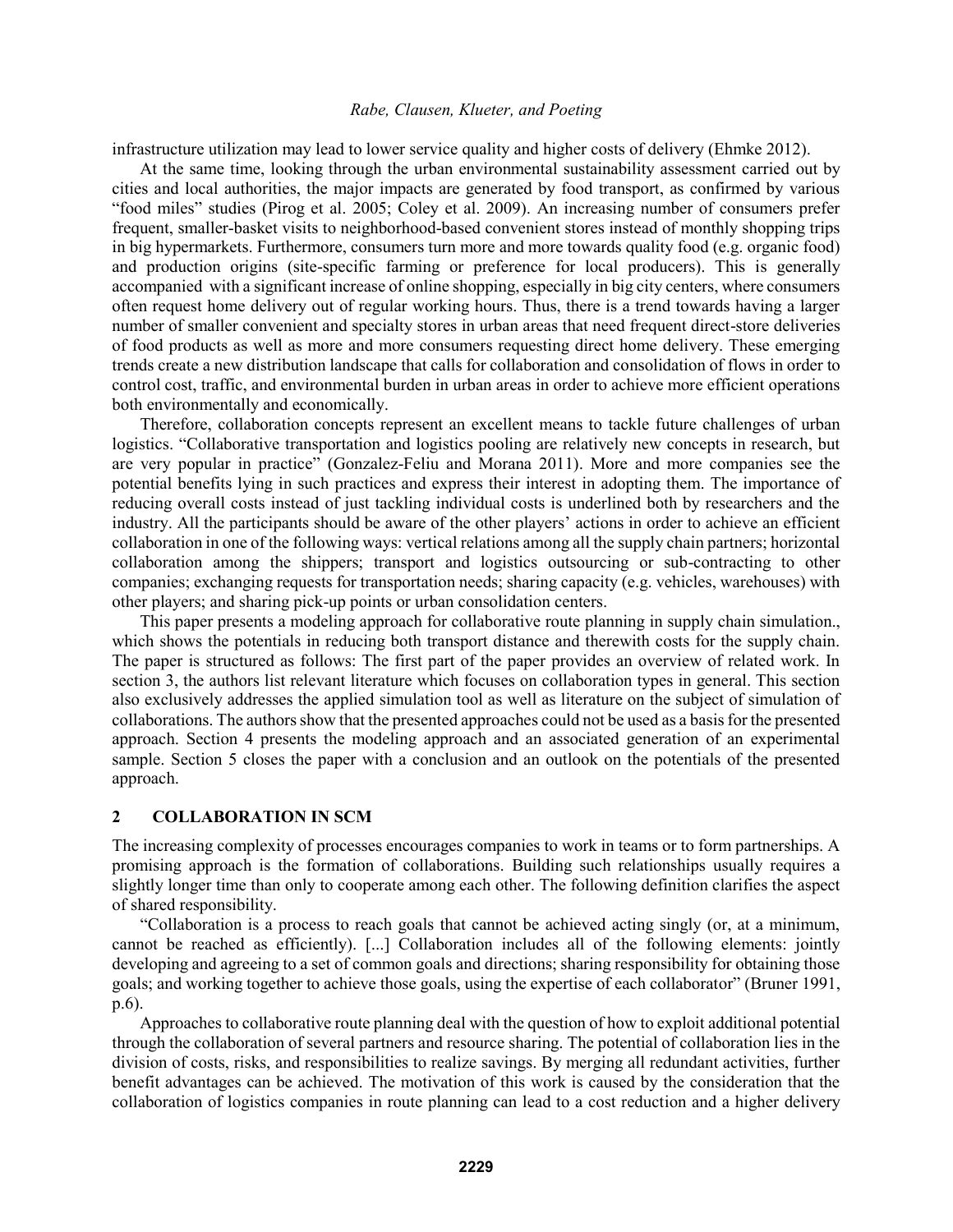capability. In addition, collaboration offers an excellent opportunity to address the future challenges of city logistics and its impact protects both the environment and the infrastructure. The participation in collaborative models enables difficulties to be overcome in particular in the last mile. Thus, collaborations in logistics could reconcile economic, environmental, and social goals.

Lindawati et al. (2014) identified the motivations and barriers to collaboration in urban logistics that influence the decision to participate. The expected benefit is the essential influencing factor for participation. But, there are doubts that the costs and profits cannot be fairly shared among the partners involved. Collaboration participants also fear the loss of competitive intelligence through disclosure of information.

The scope of collaborations has been approached from various angles, resulting in different classifications. The following discussion distinguishes clearly between vertical and horizontal collaborations, resource sharing, and urban consolidation centers. In vertical collaborations, companies from different stages of the value chain and often from different kinds of business sectors work together. Horizontal collaboration denotes the cooperation between competitors in the same supply chain level offering similar or substitute products. This is usually the case when the collaboration participants operate in the same industry. In this case, competitive aspects have to be considered.

In the context of logistics, the main shared resources are information, infrastructure, management and planning tools, vehicles, and the staff. The sharing of information is regarded as a central component. Without exchanging information, other forms of resource sharing cannot be implemented. Infrastructure is the foundation for all processes, which on the one hand makes them possible, but on the other hand is also a framework for the planning and execution. A distinction is made between internal and external tools. For instance, internal tools include personal computers or the Intranets. External tools include AutoID technologies like barcodes or Radio Frequency Identification. An example for the sharing of one or more vehicles in the business environment is the "Corporate CarSharing". The staff comprises all actors who are necessary for the processing of the respective processes.

Logistics sharing in freight distribution is commonly observed in several real-life cases, but constitutes a less explored concept in the literature (Gonzalez-Feliu and Morana 2011). Most publications focus on information sharing in the context of vertical collaboration practices that enable independent members of the same SC to work jointly to plan and execute operations. For example, Ouzrout et al. (2010) try to answer the questions if there is a correlation between trust criteria and information sharing in a SC and if trust always increases the performance. With the help of a multi-agent simulation approach, the authors come to the conclusion that, in a SC, the level of trust directly impacts on the level and quality of information sharing, which improve performance.

An Urban Consolidation Center (UCC) is a logistics facility that is situated relatively close to the area that it serves (a city centre, an entire town, or a specific site from which consolidated deliveries are carried out within that area, cp. Allen et al. 2007). This concept is promising especially for large customers like hotels, hospitals, or airports.

#### **3 DISCRETE EVENT SIMULATION OF COLLABORATIONS IN SCM**

Discrete event simulation (DES) serves as an analytical and forecasting tool for complex systems. Collaborative logistics planning in the final stage of the supply chain is such a complex system due to the large number of variables. The challenges of collaborations have been discussed in detail in the previous section. By using DES, the benefits and the achievement of the aims of collaborations can be demonstrated. In this particular case, analytical tools and methods are not practicable. With the help of a simulation model, results of various scenarios can be investigated. This allows us for assessing which approaches promise a positive balance and keep losses low. The great advantage of utilizing distribution functions is the consideration of random variations, which can be integrated into the model, e.g., for delivery times and demands.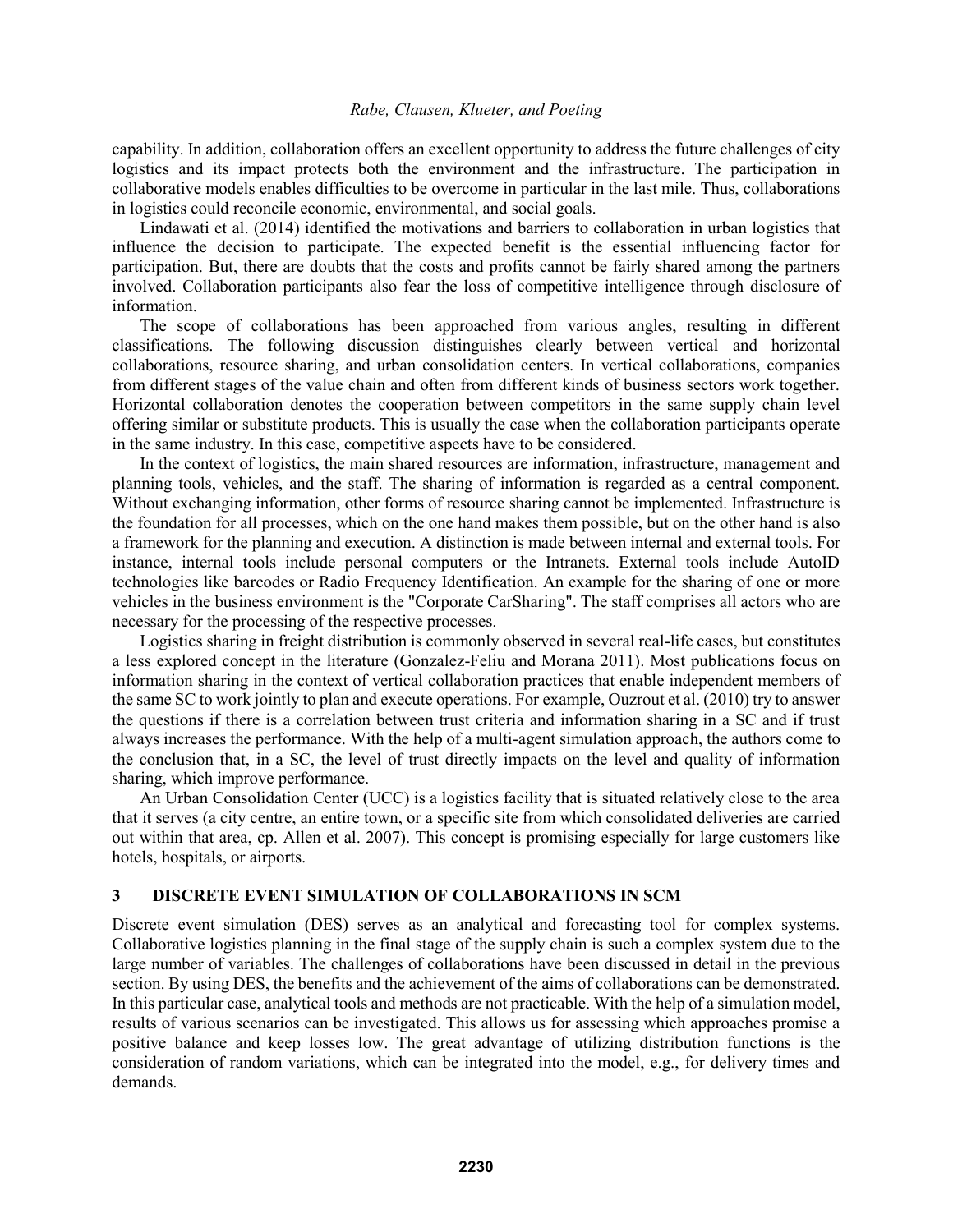### **3.1 Literature Review on Simulation of Collaborative Logistics Planning**

Nowadays, collaboration is a highly topical issue, but mostly with regard to upstream and downstream connections within a single supply chain (vertical collaboration). In these cases, the simulation of collaboration is used to reduce the Bullwhip effect or to support the configuration of a Vendor Managed Inventory (Hudnurkar and Rathod 2012).

Gonzalez-Feliu and Morana (2011) present an approach to evaluate the costs and benefits of collaborations within the urban freight distribution while combining simulation and optimization. An exemplary SC network is used to simulate four different scenarios. The network consists of five logistics providers, which have their own depot and in some scenarios their own satellite. Each of the total of 408 customers can be supplied by several organizations. In addition, there is a distinction between large and small distribution vehicles. Large vehicles are used for long distances; small vehicles are used for the delivery between satellites and customers. In the first scenario, as a starting point, no collaboration takes place. By slowly increasing the level of collaboration the author ends with the use of satellites for consolidation measures.

The author determines that the presented type of collaboration increase the distances. However, time savings were noted, but this can be attributed to the increased use of small vehicles which can be easily parked and better maneuvered through the narrow streets of downtown. As a conclusion it is noted that the simulation was not able to present any evident benefits of collaboration. Erdmann (1999) also deals with the consolidation of product flows in a handling warehouse. With the help of discrete simulation, the author quantified potential savings. The studies showed significant cost savings, emission reductions and also includes the issue of a fair cost allocation.

Another approach focuses on the exchange of customers' orders amongst last mile delivery service providers (Figure 1). Independent freight forwarders exchange shipment orders among themselves or sell them to each other when the individual contracts fit poorly into their own tour. Here, the exchange takes place before conducting a tour.



Figure 1: Exemplary exchange of customers' orders based on Schwind and Kunkel (2010).

A forwarder is considering the exchange of a customer's order, but only if he expects a benefit, e.g., that the expected revenue exceeds the cost incurred. Schwind and Kunkel (2010) have developed a simulation-based software solution named *KolOptNet* that enables route planning without predefined fixed delivery areas. This method enables short-term exchanges of contracts in order to optimize the routes and allows for taking into account the delivery restrictions.

### **3.2 SimChain**

*SimChain* is a discrete event simulation tool, which has originally been developed as a class library for the simulation tool *Plant Simulation* under the name *ICON-SimChain.* The structure and the modeling approach of *SimChain* has been described by Alicke and Gutenschwager (2004).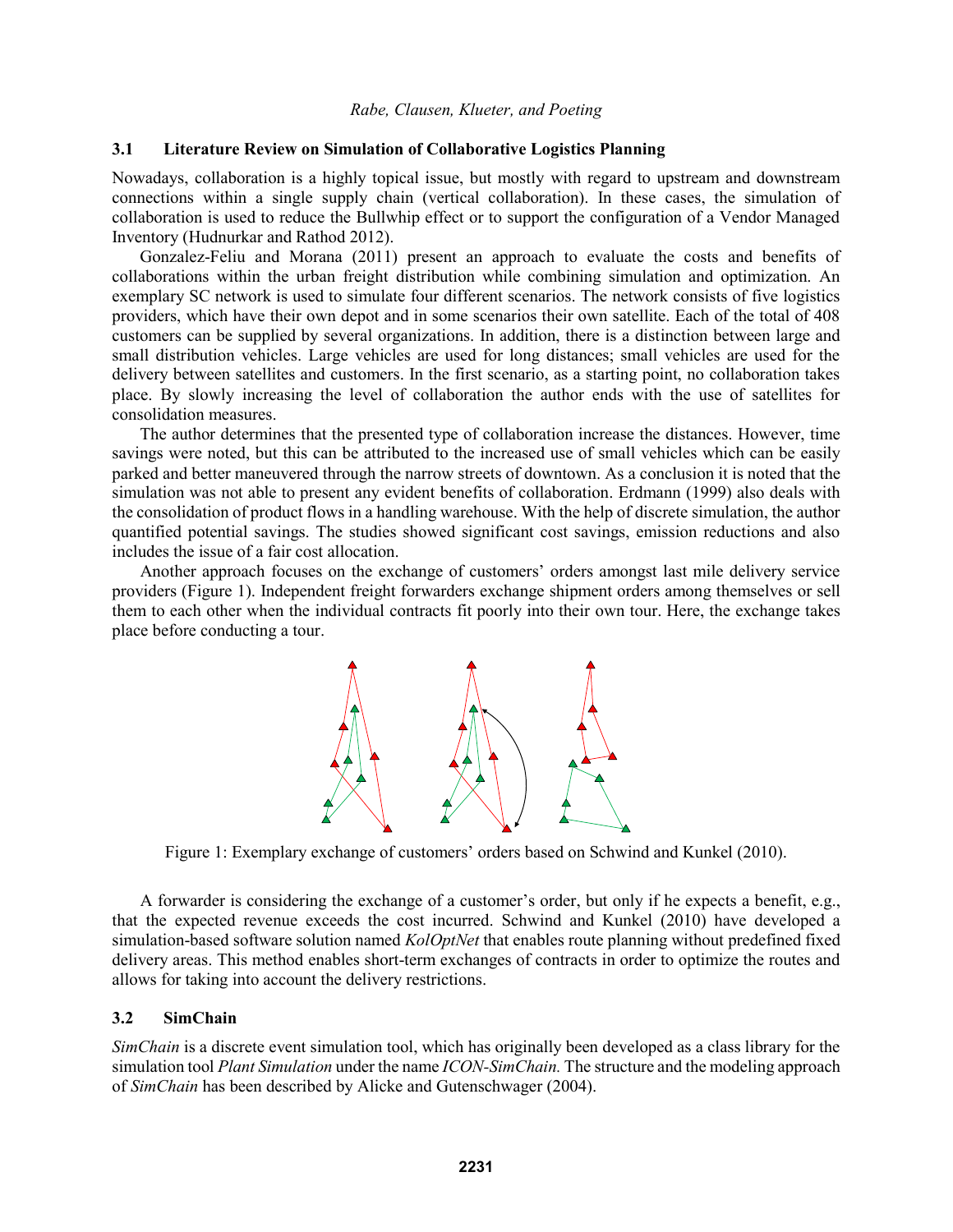*SimChain* consists mainly of three major parts: a graphical user interface used for model configuration, a database in which all configuration data and simulation results are stored and a DES supply chain simulation framework based on *PlantSimulation*. All model elements are generated automatically in *PlantSimulation* using building blocks from a predefined template library. The data model of *SimChain* contains database tables for all essential information that is needed to describe a SC. It includes basic tables and configuration tables. The information from the basic tables describes the general structure and layout of the logistics system (e.g. geographical information of sites, suppliers, and customers), whereas the configuration tables are used for the detailed specification of the dynamics of the system. This includes the allocation of Stock Keeping Units (SKUs) to sites or the customer demand for SKUs at a site (Rabe and Dross 2015).

Starting from production sites, SKUs are either transported directly or using a hub location. Transport volumes depend on the availability of SKUs at the sites and on the customers' demand. After the allocation of SKUs to resources, the SC nodes are sourced with SKUs considering the reliability of transport.

In order to instantiate different scenarios, a specific template combination is used with the aim to support SC decisions (Rabe et al. 2012). The sourcing routes are defined as sequences of transport relations in order to model different delivery strategies and by defining scenarios within the data model. Hereby, a scenario is defined as a set of configurations as shown in Figure 2.



Figure 2: Exemplary setup of scenarios based on Fechteler and Gutenschwager (2014).

After allocating the sites to routes, *SimChain* offers two types of tour planning. The tour can either be determined within the data model or calculated dynamically. When there was no sequence defined in which order the sites should be driven to, the order is generated dynamically within the simulation run. The model uses the geo-coordinates from the database to calculate the route distance and calculates the shortest route using a savings algorithm.

### **4 MODELING APPROACH**

In this section, various conceptual models are discussed in terms of a collaborative route planning to understand how the companies must organize themselves. As the different collaboration models depict realistic scenarios, the advantages and disadvantages regarding the implementation in practice can be captured. This is followed by considerations on the implementation of collaborative route planning in the tool *SimChain*. Using the simulation results, a statement can be made whether a collaborative cooperation of warehouse operators can achieve economic and environmental objectives.

## **4.1 Delivery Concept without Collaboration**

For the initial situation, we assume that no horizontal collaborations exist. As briefly mentioned in section 2, this is a frequent case due to the non-existing trust in the potential collaboration partners. In order to verify the expected benefits of the collaborative route planning, an exemplary scenario of a supply chain is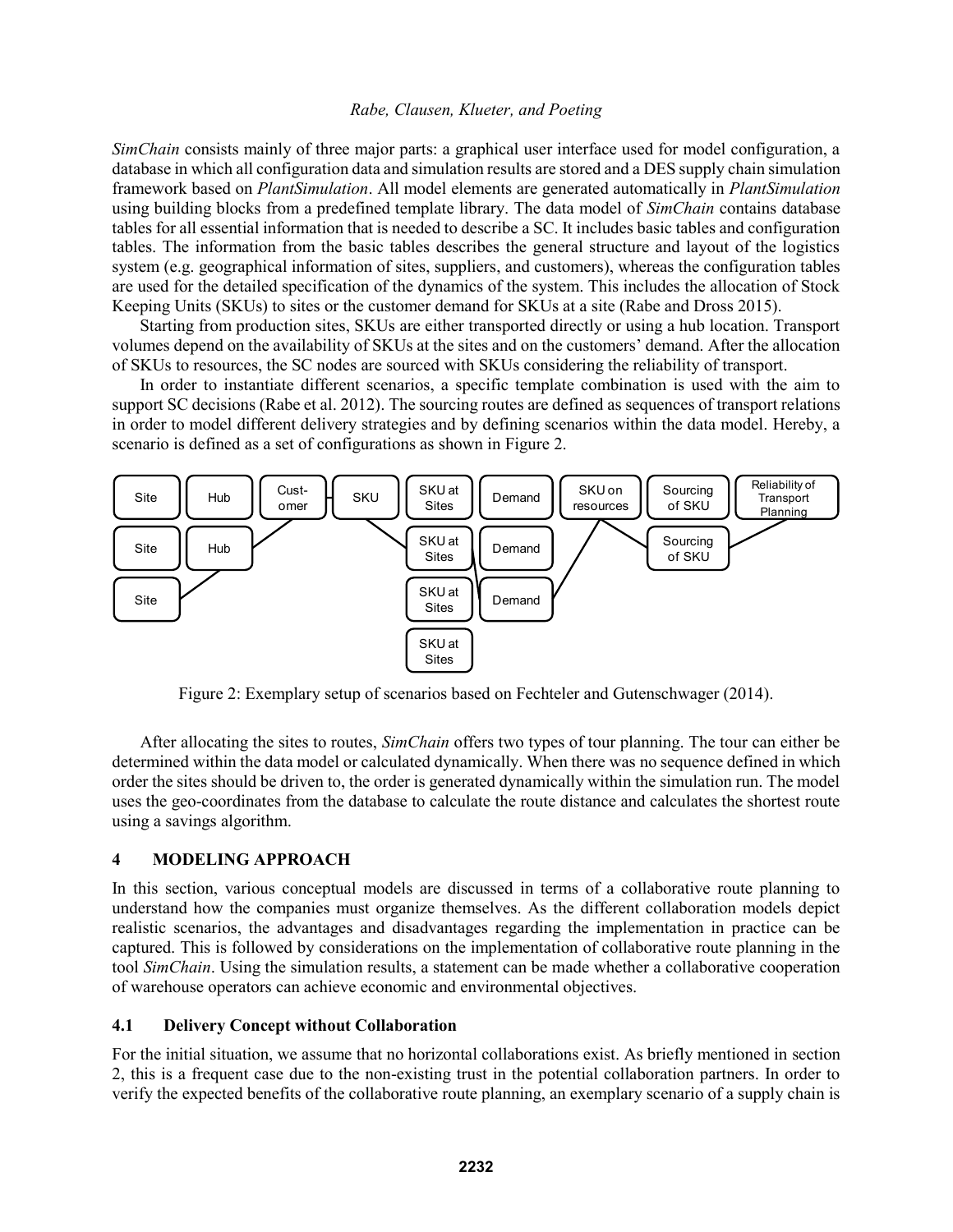developed. It includes four warehouses in the suburban area each with five end customers, leading to 20 customers in the urban area. Figure 3 shows the current state. It is obvious that each warehouse acts on its own so that a full capacity utilization of the vehicles cannot always be achieved.



Figure 3: Current state of delivery concept without collaboration.

# **4.2 Modeling the Collaborative Route Planning**

The idea of a collaborative route planning is demonstrated by Figure 4. In this scenario, a vehicle first heads for all warehouses in order to pick up the ordered products. Then, an optimal route is determined to reach all customers in the urban area. Through the collaboration, the number of operating vehicles, the number of required drivers, and the total covered distance can be minimized. In this paper, two collaboration models are introduced.

In the first model, each operator of a warehouse has its own vehicle fleet. The collaborative route is conceived to integrate all involved warehouses. Thus, there is the option to define each of the warehouses as a depot from where a tour starts and ends. The tour is completed with the corresponding fleet of the designated depot. The drivers of the vehicles remain entirely subject to the supervision of the warehouse from an organizational und legal point of view. The prerequisite for the realization of this collaboration is the merging of order information. From the point of view of equality and justice, the cost allocation between all participants takes place subsequently.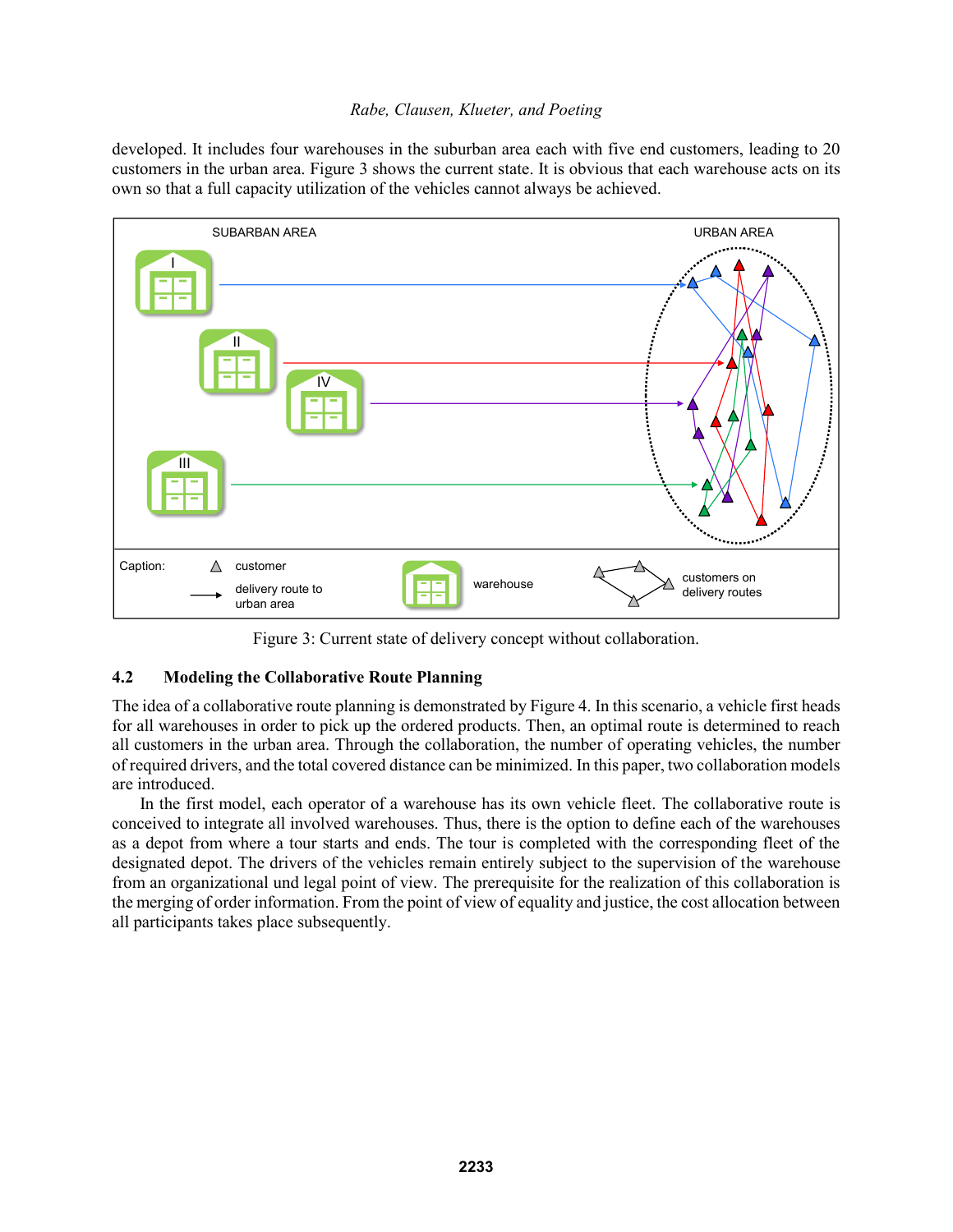



Figure 4: Target state of delivery concept with collaboration (case 1).

In the second model (Figure 5), a joint vehicle fleet exists for all companies. The fleet is located in a vehicle depot, which is located in the urban area. As the name "vehicle depot" already suggests, the vehicles are scheduled to remain at the depot at the end of the day. The vehicles are intended for joint use only. The vehicle drivers are associated to the collaborative community. The operators of the warehouses share the costs for the vehicles, the drivers, and the vehicle depot. The companies do not own additional vehicles. Thus, the joint vehicle fleet is the only possibility to satisfy the customers. The advantage of this approach is that the vehicles can have a neutral, or even a unified design.



Figure 5: Target state with an additional vehicle depot (case 2).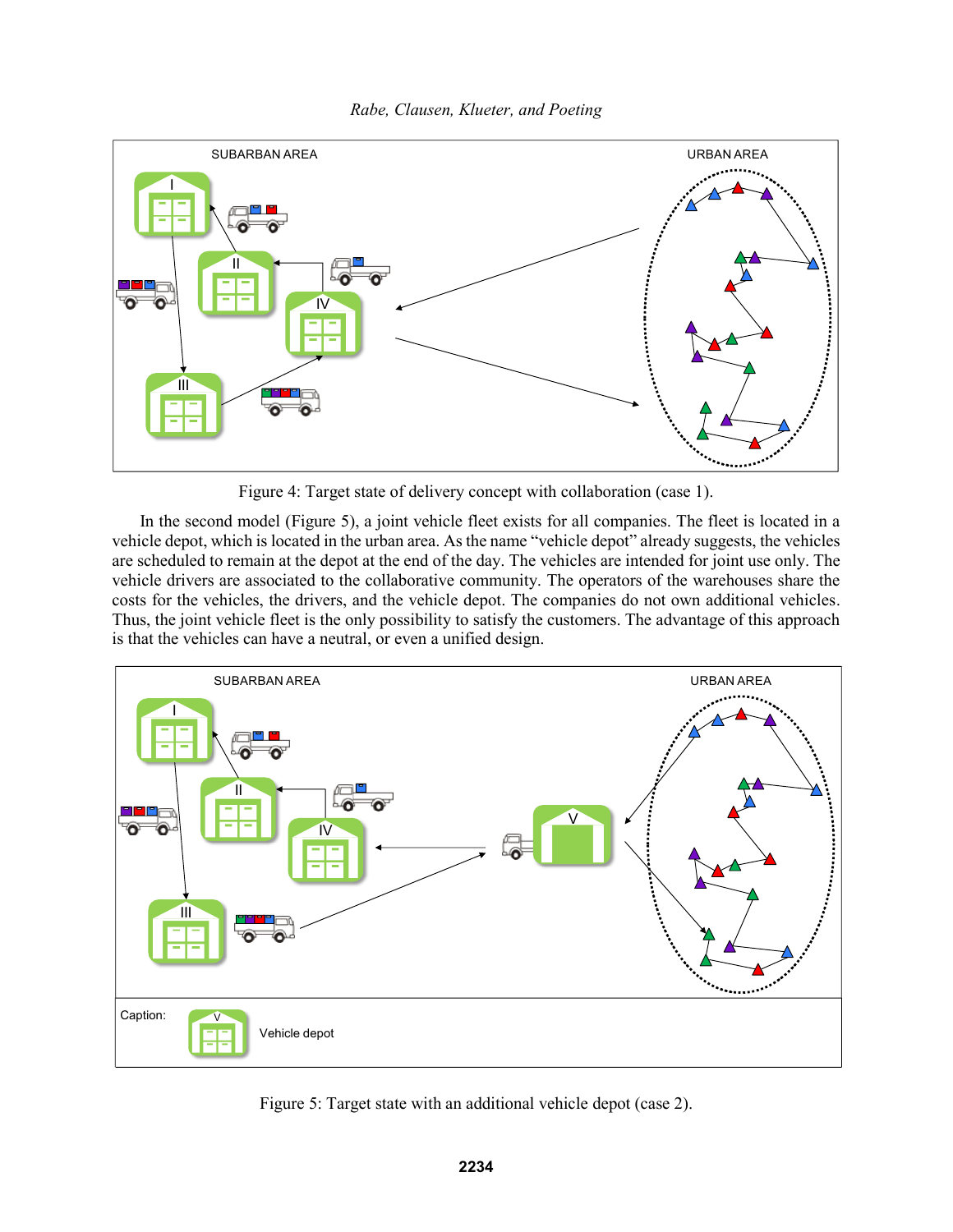## **4.3 Implementation**

The next task is to implement the collaboration models in the simulation model and to execute these in order to obtain useful results. Through the simulation, the assumption that there is an enormous potential for cost savings and efficiency gains can be confirmed or rejected.

The collaboration approaches presented in section 3.1 are different to the shown collaboration situations (cp. Figure 4 and Figure 5). They either deal with the consolidation of material flows or with the exchange of customers' demands. A considerable amount of overlap between customers is necessary for the consolidation of material flows, but this fact cannot be assumed from the outset. The exchange principle is designed to achieve an improvement of the individual routes of the companies, but the routes are still isolated from each other. However, our approach aggregates all customers' orders with the aim of only one common route.

The first consideration is that the procedures illustrated in Figures 4 and 5 can be seen as a Vehicle Routing Problem (VRP). Thousands of companies and organizations are confronted with VRPs every day, once the delivery and pickup of goods or persons are concerned. If a warehouse is defined as a depot and the other warehouses as its customers, or a vehicle depot does exist, then we have a typical Traveling Salesman Problem (TSP). The collection of the goods can be treated identically to the delivery of goods, since this fact is only determined by the sequence of activities. For a pick-up of the goods, the vehicle is initially empty and is getting loaded step by step. For a delivery of goods, the order of activities is reversed. The number of vehicles, the capacity and other constraints are not affected thereby.

A wide range of optimization algorithms exist to solve a VRP and accordingly a TSP. For the collaborative route planning, we decided to use the Savings Algorithm. This method has already proven effective in terms of fast computing and its simplicity in numerous research activities and industrial applications. Probably, the Savings is the most widely used method in practice. Here, a route is created initially for each customer that leads from a starting point (depot) to the customer and back again. Then, tours are systematically linked, which allows for savings.

The key advantage of using the Savings method is the fact that these solutions have been implemented in the VRP block of *SimChain* for the route planning in terms of the end customer delivery. This algorithm does not need to be reprogrammed and the calculation instructions are fully maintained. This is due to the fact that a data-driven simulation is applied. The implementation of the collaborative route planning in the simulation tool SimChain can be managed with little effort; only the entries in the underlying data model have to be adapted. The data that are needed for the VRP method can be found as entities and attributes of the entity types *Routes* and *LocationsOnRoute.*

### **4.4 Simulation Results**

In order to verify the potentials of collaboration, six different scenarios were simulated with *SimChain*. The experiment takes place in Berlin, Germany where we examine the distribution of food from online supermarkets. The warehouses are located as follows (longitude and latitude): Warehouse 1: 52.732095, 13.216268, Warehouse 2: 52.635709, 13.434967, Warehouse 3: 52.548969, 13.695370, Warehouse 4: 52.582775, 13.316428, and the Vehicle Depot: 52.572804, 13.427707. Overall 400 customers are considered, which are located in the city center of Berlin. In total, we generated 3725 orders for a simulated period of 3 months without a detailed look at weekends or holidays. For every customer, the probability to place an order is about 10 percent, which means that for all warehouses 40 orders exists per day. In addition, differences in the distribution of market share have also been considered. As we do not have the exact information about the traded products, we have decided to define the stock keeping unit as a delivery box. For the simulation, it is not relevant to know exactly what is inside. Having a normal distribution, the volume of orders per customer varies between 1 and 3 boxes. The capacity of the delivery vehicles is up to 100 boxes. An extract of the results of the simulation experiments is listed in Table 1.

Table 1: Simulation results.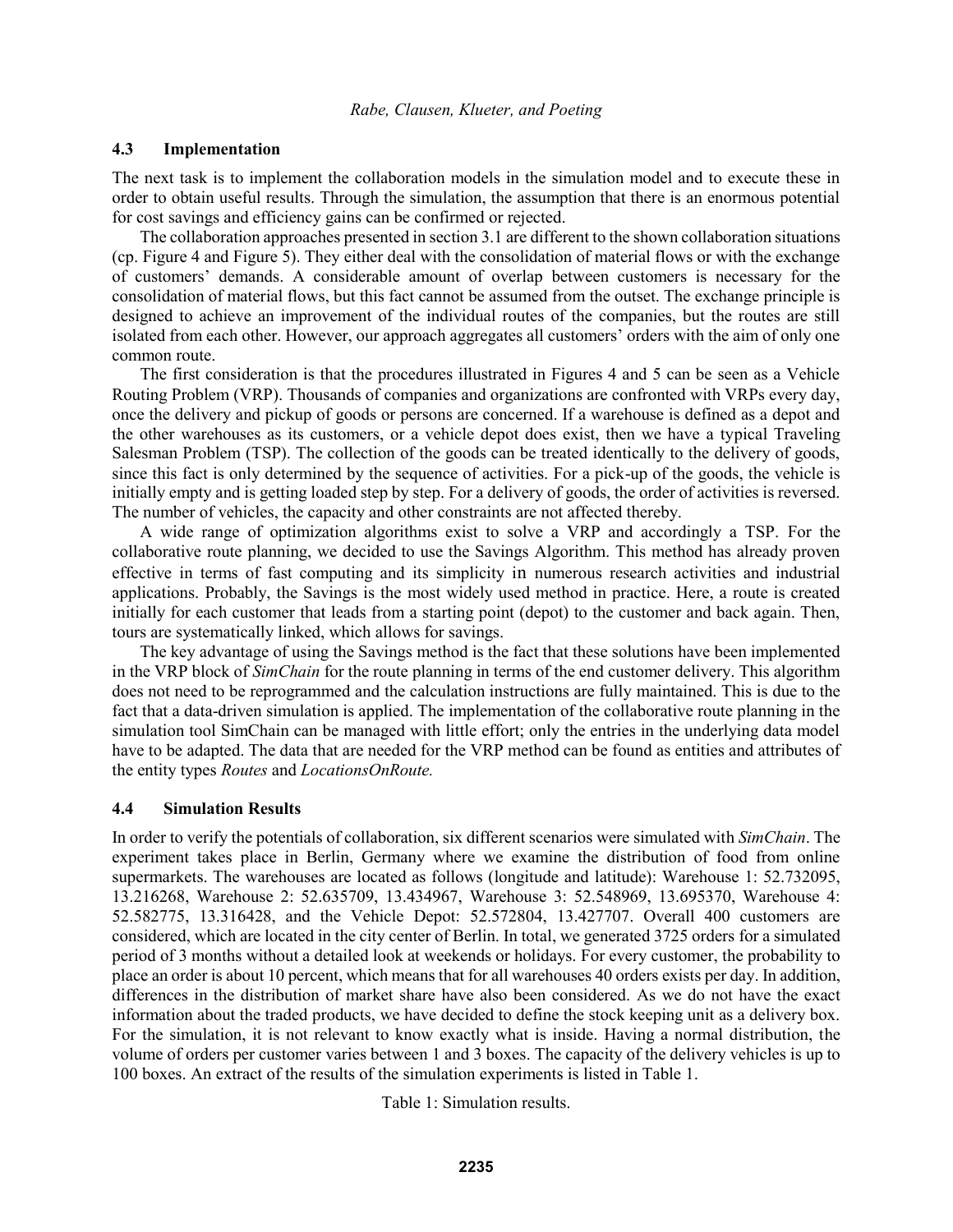| Scenario                  | Description            | Distance | Deviation |
|---------------------------|------------------------|----------|-----------|
|                           |                        | (km)     | (percent) |
| No Collaboration          | Current state          | 149      | $\pm$ ()  |
|                           | Warehouse I as Depot   | 155      | $^{+4}$   |
| With Collaboration Case 1 | Warehouse II as Depot  | 126      | $-15$     |
|                           | Warehouse III as Depot | 147      | $+1$      |
|                           | Warehouse IV as Depot  | 124      | - 17      |
| With Collaboration Case 2 | Vehicle Depot V        | 116      | $-22$     |

*Rabe, Clausen, Klueter, and Poeting*

For obtaining a comparable value, we calculate the total route length of the current state (Figure 3). For the creation of the best route constellation, the respective customers are placed closely to the involved warehouses. As a result, the shortest transport route has 149 kilometers. Then, we run the model without the additional vehicle depot (Figure 4). The savings of the total covered distance due to joint route planning are considerable. Depending on which warehouse is selected as the depot, we obtain savings up to 17 percent of the covered distance. Stated in numbers, the routes are 124 km to 155 km long.

The calculated transport route of the collaborative model with a joint vehicle fleet (Figure 5) even achieves savings of 22 percent (116 km) compared to the best case of the current state.

## **5 CONCLUSION AND OUTLOOK**

In this paper we have discussed the challenges of food distribution in urban areas and presented an approach for modeling collaborative tour planning to address these challenges. A modeling approach for collaborative tour planning was introduced using the a data-driven simulation framework *SimChain*. With an exemplary supply chain, the current state of food distribution in an urban area has been modeled with multiple transport relations. In a second scenario, the same example has been implemented with a collaborative tour using a common route. The collaborative tour planning was considered as VRP optimization problem and solved with a Savings algorithm. In order to evaluate the potentials of collaborative planning, both scenarios were simulated and the simulation results compared.

The collaborative tour showed the potentials in reducing both transport distance and therewith costs for the supply chain from 17 percent. In the next step, the route planning algorithm of *SimChain* will be modified since the currently used route planning algorithm calculates a round tour that finishes at the first depot which unnecessarily generates a route from the last customer back to the first depot. After that, the potentials of collaborative tour planning will be further examined on larger data sets, observing complex SCs over a longer period of time (e.g. one year).

### **ACKNOWLEDGMENTS**

This work is partially based on the "Rethinking Urban Transportation through advanced tools and supply chain collaboration" (U-TURN) project, which has received funding from the European Union's Horizon 2020 research and innovation program under grant agreement No 635773.

### **REFERENCES**

- Alicke, K.; K. Gutenschwager. 2004. "Supply Chain Simulation mit ICON-SimChain". In: *Logistik Management*, edited by T. Spengler; S. Voß; H. Kopfler. p. 161-78, Heidelberg, Germany: Physica
- Allen, J.; G. Thorne; M. Browne. 2007. "Good Practice Guide on Urban Freight Transport. Best Urban Freight Solutions." Rijswijk, Netherlands. http://www.bestufs.net/gp\_guide.html [Accessed March 20, 2016].

Ayers, J.B. 2012. *Encyclopedia of Supply Chain Management.* Boca Raton, FL: CRC Press Inc.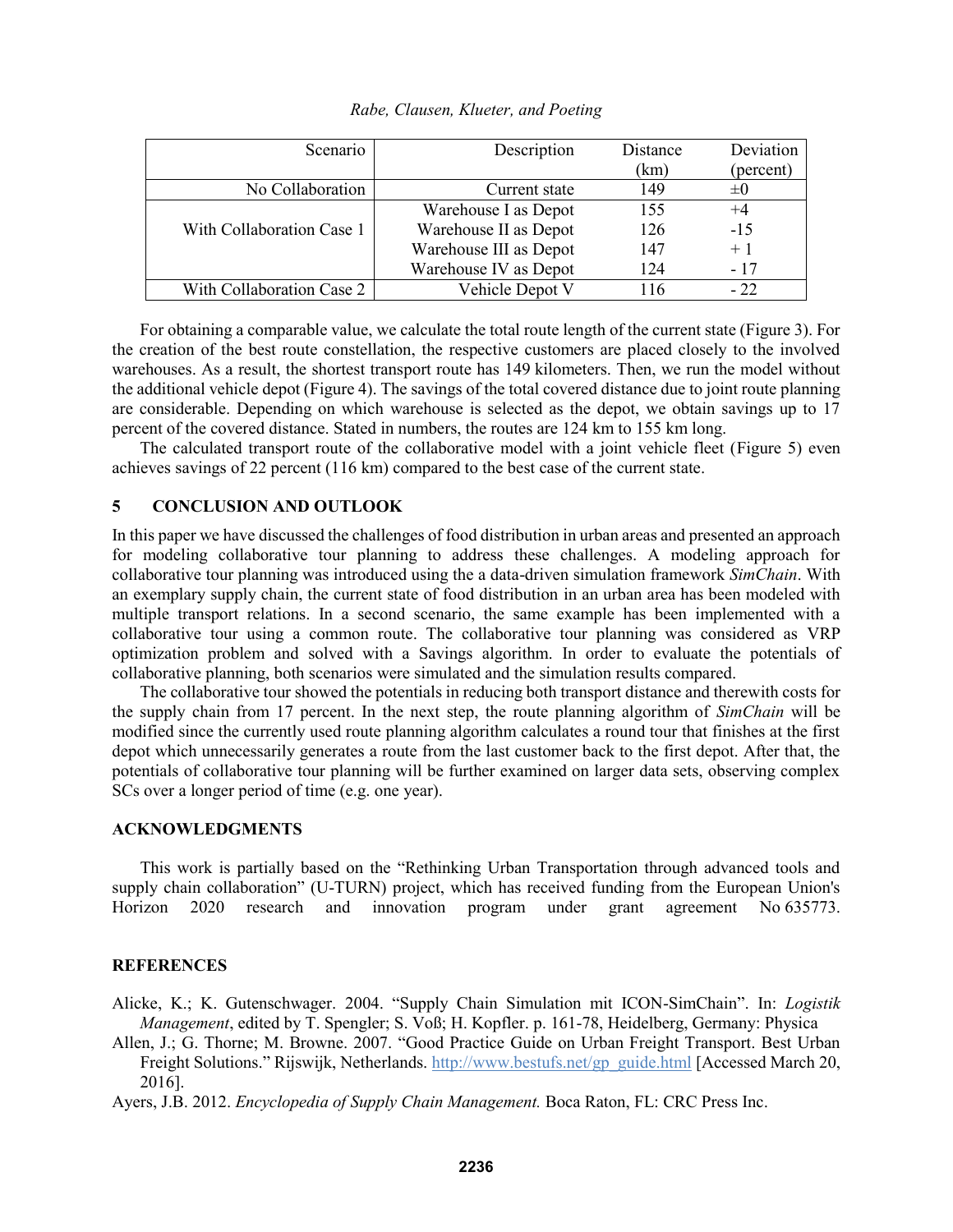Blackstone, J. H. 2013 *APICS Dictionary*. 14th ed. Chicago, IL.: APICS.

- Bruner, C. 1991. "Thinking Collaboratively: Ten Questions and Answers to Help Policy Makers Improve Children's Services." Vol. 3 Series on collaboration. Washington, DC: Education and Human Services Consortium.
- Coley, D.; M. Howard; M. Winter. 2009. "Local Food, Food Miles and Carbon Emissions: A Comparison of Farm Shop and Mass Distribution Approaches." *Food Policy 34(2), 150-55.*
- Ehmke, J. F. 2012. *Integration of Information and Optimization Models for Routing in City Logistics.* New York, NY; Springer Science+Business Media.
- Erdmann, M. 1999. *Konsolidierungspotentiale von Speditionskooperationen: Eine simulationsgestützte Analyse.* Gabler edition Wissenschaft. Integrierte Logistik und Unternehmensführung. Wiesbaden, Germany: Deutscher Universitätsverlag.
- Fechteler, T.; K. Gutenschwager, 2014. *SimChain: Technical Documentation.* Braunschweig, Germany.
- Gonzalez-Feliu, J.; J. Morana. 2011. "Collaborative Transportation Sharing: From Theory to Practice via a Case Study from France". In *Technologies for Supporting Reasoning Communities and Collaborative Decision Making*, edited by Yearwood, J.; Stranieri, A., 252-271. Hershey, PA: Information Science Reference.
- Hudnurkar, M.; U. Rathod. 2012. "Collaborative Supply Chain: Insights from Simulation." *International journal of systems assurance engineering and management* 3/2: 122-144.
- Lindawati; J. van Schagen, M. Goh; R. de Souza. 2014. "Collaboration in Urban Logistics: Motivations and Barriers*." International Journal of Urban Sciences* 18/ 2: 278-290.
- OECD 2015. *The Metropolitan Century – Understanding Urbanisation and its Consequences.* Paris: OECD Publishing.
- Ouzrout, Y.; L. Chaze, L.; O. Lavastre, O.; C. Dominguez, C.; S.H. Akhter. 2010. "Simulation of Trust in Supply Chains." In *Supply chain performance,* edited by V. Botta-Genoulaz; J.-P Campagne,.; D. Llerena; C. Pellegrin. 267-315. London, Hoboken, N.J.: ISTE; Wiley.
- Pirog. R.; A. Benjamin, 2015. *Calculating Food Miles for a Multiple Ingredient Food Product*. Ames, Iowa: Leopold Center for Sustainable Agriculture.
- Rabe. M.; F. Dross. 2015. "A Reinforcement Learning Approach for a Decision Support System for Logistics Networks" In *Proceedings of the 2015 Winter Simulation Conference (WSC)*, edited by Yilmaz, L., Chan, W. K. V., Moon, I., Roeder, T. M. K., Macal, C.; Rosetti, M. D., 2020-32, Piscataway, New Jersey: Institute of Electrical and Electronics Engineers, Inc.
- Rabe, M., S. Spieckermann, A. Horvath, and T. Fechteler. 2012. "An Approach for Increasing Flexibility in Green Supply Chains Driven by Simulation" In *Proceedings of the 2012 Winter Simulation Conference (WSC)*, edited by C. Laroque, J. Himmelspach, R. Pasupathy, O. Rose, and A. M. Uhrmacher, 3144–55, Piscataway, New Jersey: Institute of Electrical and Electronics Engineers, Inc.
- Schwind, M.; M. Kunkel. 2010. "Collaborative Optimization of Last Mile Networks for Courier, Express and Parcel Delivery Services" In *Multikonferenz Wirtschaftsinformatik 2010*. Göttingen, edited by M. Schumann, 1961–1973. Göttingen, Germany: Univ.-Verl. Göttingen, c/o SUB Göttingen

#### **AUTHOR BIOGRAPHIES**

**MARKUS RABE** is full professor for IT in Production and Logistics at the Technical University Dortmund. His research focus is on information systems for supply chains, production planning and simulation. Markus Rabe is vice chair of the "Simulation in Production and Logistics" group of the simulation society ASIM, member of the advisory board of the Journal of Simulation, member of several conference program committees, has chaired the ASIM SPL conference in 1998, 2000, 2004, 2008, and 2015, and was local chair of the WSC'2012 in Berlin. More than 170 publications and editions report from his work. His email address is markus.rabe@tu-dortmund.de.